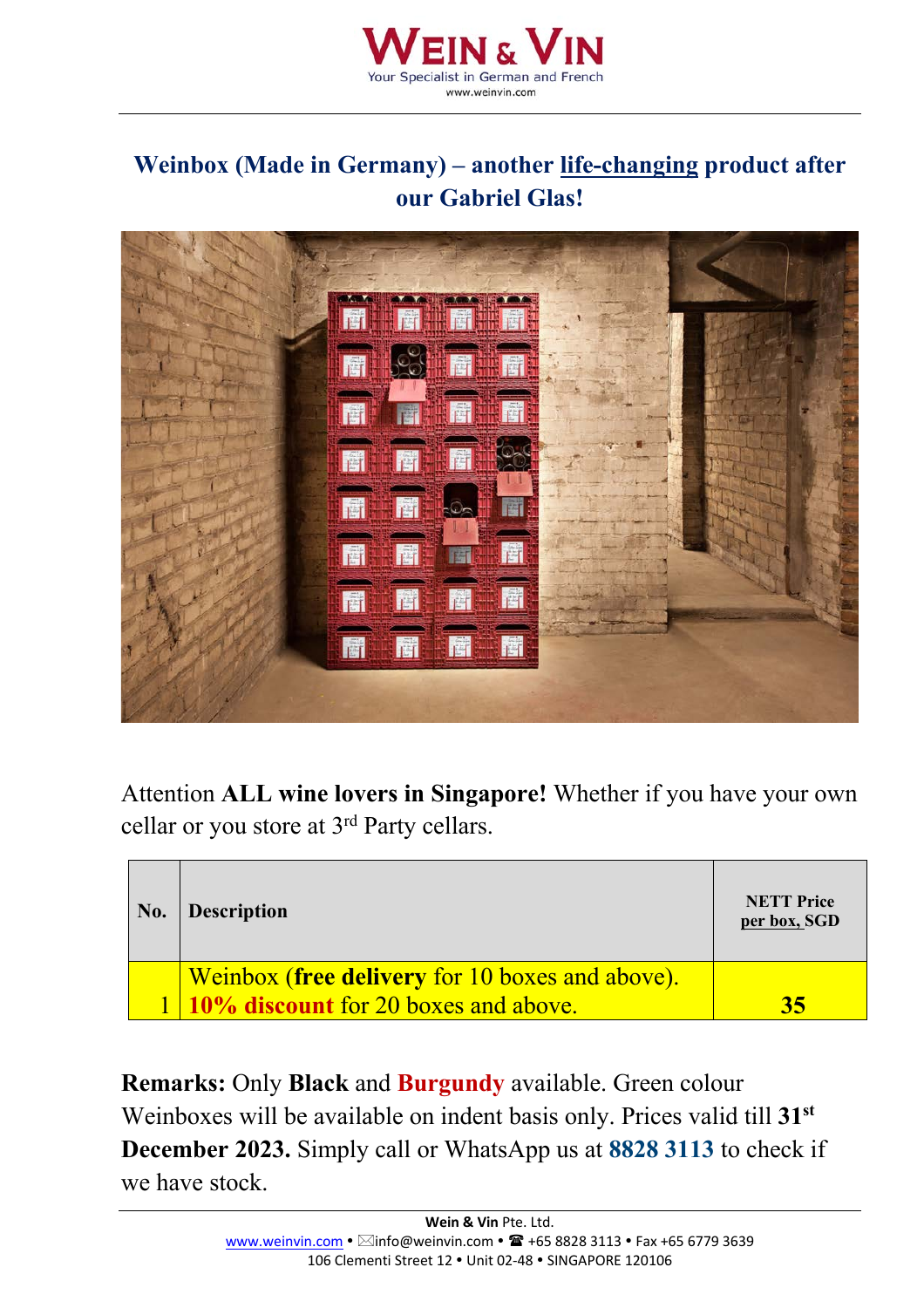Wine storage will be **very much better and easier** in many ways with Weinbox:

- You will be able to **access your bottles at the bottom of the stack without lifting wooden cases/cartons anymore**. i.e. say goodbye to back breaking sessions in the cellar! We have been there and done that – self storage so we know it well. Weinbox has **trap doors at both ends** where you can slot open and reach your bottles.
- You can store **12 bottles of any wines** Bordeaux, German Riesling/Alsace bottles, Burgundy (**most of them** except the wider base ones where likely 8 bottles) and Champagne (likely 8 bottles per box). This way, you can have a mixed case that is stackable! Whenever you need a bottle, simply open the flap to get it.
- Most importantly, you get **MORE STORAGE** per width of floor space! This is because the Weinbox is not as wide as a typical wooden case/carton. For example, if you store at Extra Space or Winebanc, you can store 9 weinboxes instead of 8 wooden cases (see photo below)! i.e. about 10% more storage! If you are at Premier Cellar, a typical cage will store 5 x 3 wooden cases but with Weinbox you can store 16 Weinboxes! 4 x 4 height. i.e. 1 extra case! Same if you have your own cellar at home. Per length of space, you can store more cases. Weinbox is taller so **save floor space** but stack it high.  $\odot$  As you know our home cellar is very expensive! **Space is \$ in SG.**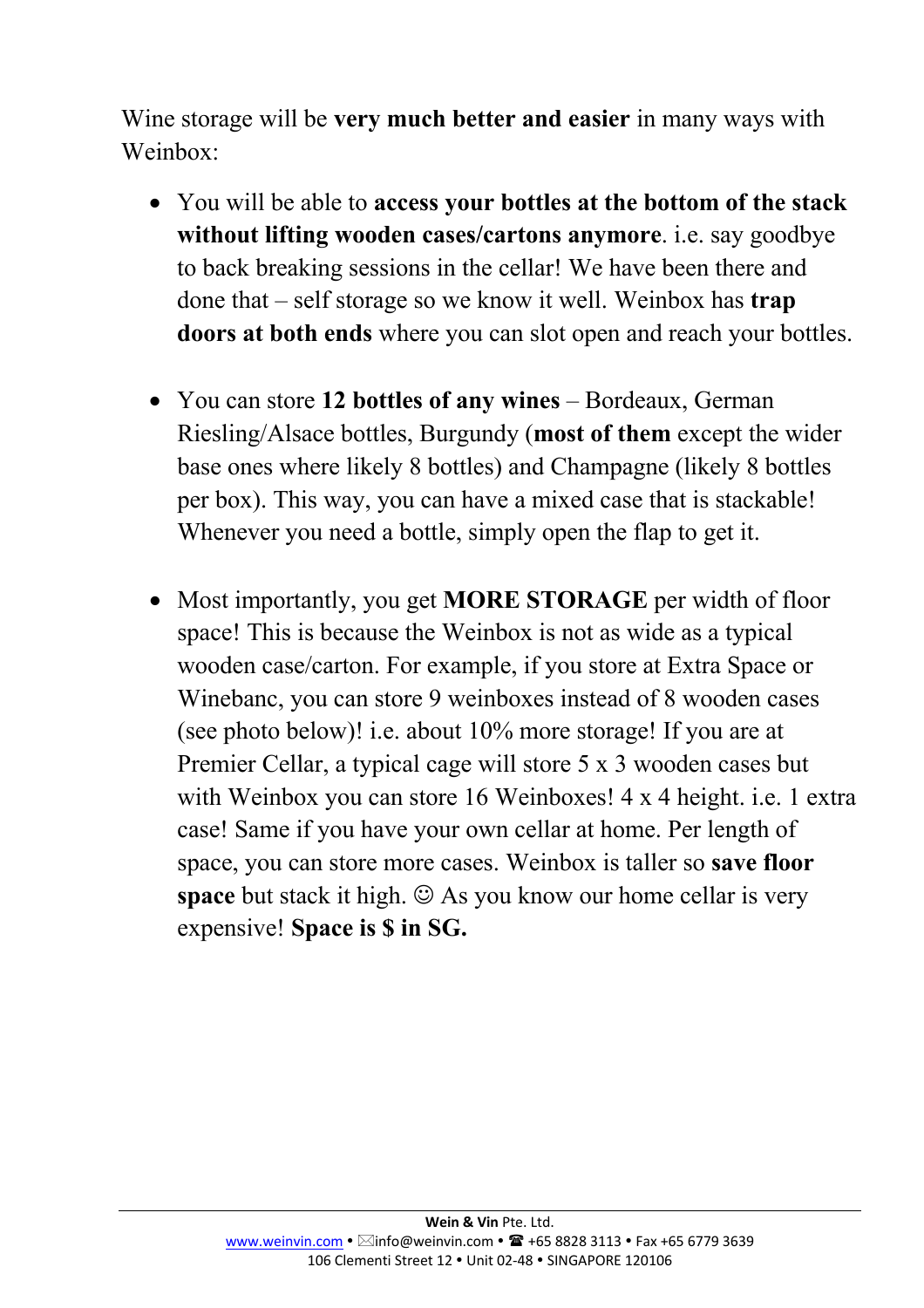

- If you are building your own cellar , do consider **an aisle** (say centre aisle) for Weinbox. This way, if you happened to move house, these weinboxes can be reused!*i.e.* you won't lose all the money building carpentry work or metal shelfs/racks. If you have built your own cellar before you will understand how expensive carpentary work/metal racking work is. **Even top restaurants such as the 3-Michelin starred Zen uses Weinbox in their entire cellar!**
- This heavy duty plastic is designed to hold 12 bottles and is, of course, **food grade plastic and FDA approved.** Unlike cardboard cartons or wooden cases, this plastic will not degrade or susceptible to bugs! Yes, we have handled enough cartons to get bugs/fungus/mould on our arms!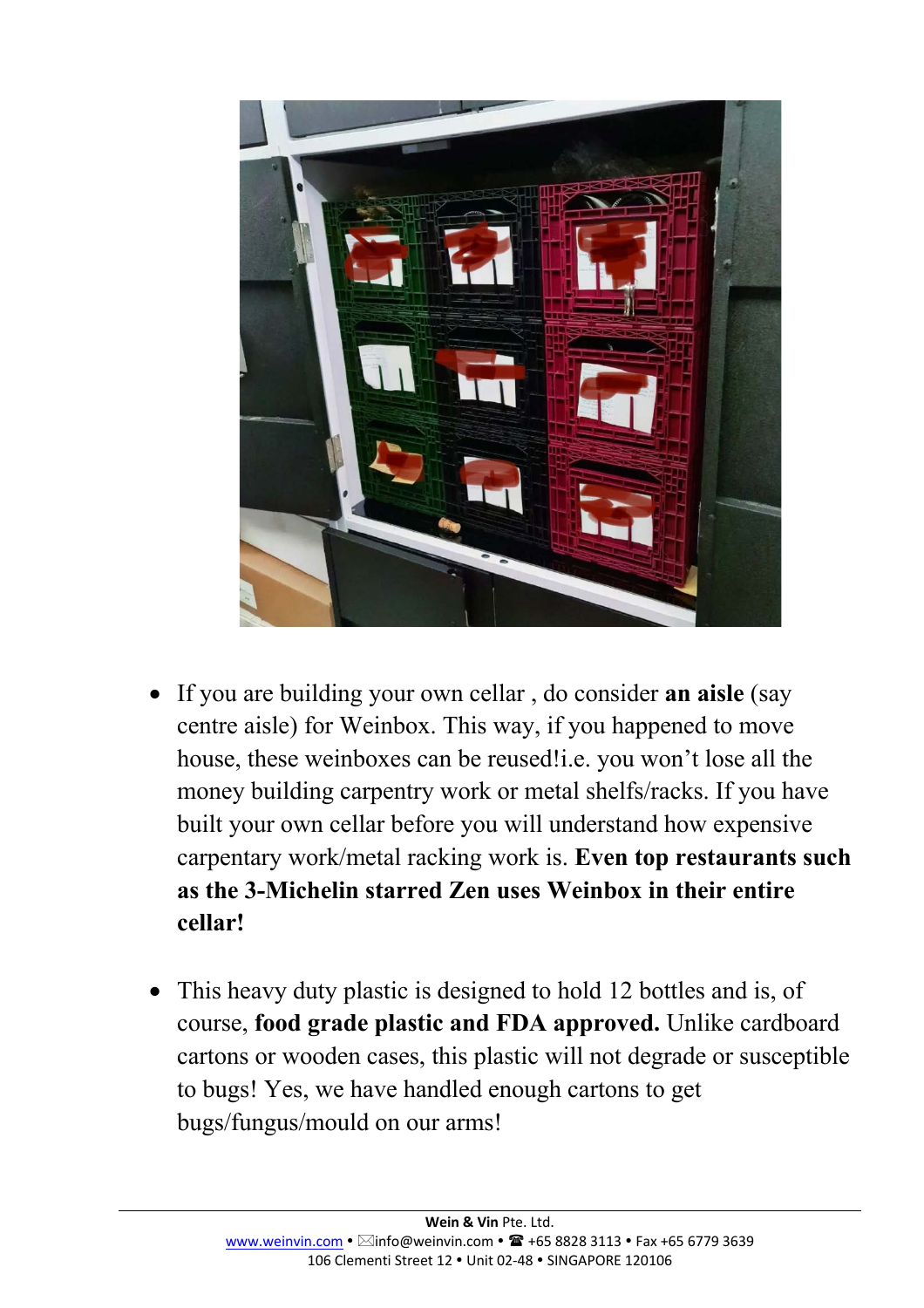Please take a moment to watch these videos as well as read the below advantages.

[Weinbox –](https://www.youtube.com/watch?v=a7HKJ7I_jDU) Use

Weinbox – [Installation](https://www.youtube.com/watch?v=lNlfSyjK4yk) (for fastest installation time, please also **READ**  the instructions that come with the weinbox!)

If you read and after doing a few, it will take you less than 1.5 minutes to install one weinbox. Please ensure the locking mechanism as shown in the video to achieve the design strength of the Weinbox.

**Note:** *If you find the trap door a little hard and tight to unlock/open, you may simply just slide in without locking the trap door. This may be useful for weinbox at the top if you stack over 6 boxes high. Do not worry, the bottles won't fall out.*

**Disclaimer:** Wein & Vin will not be responsible for any damage or broken bottles as a result of incorrect **installation, stacking** and **use** of Weinbox.